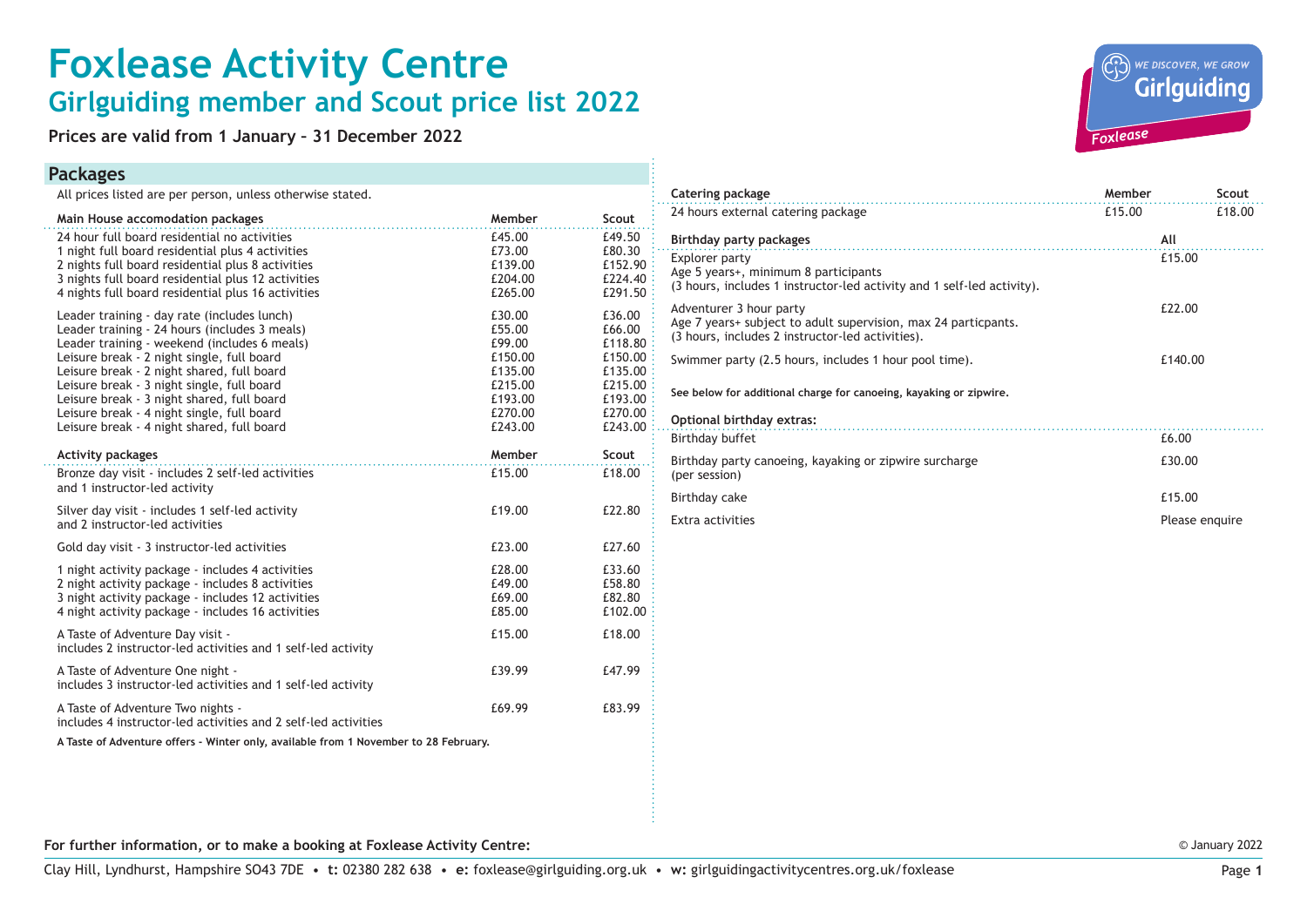## **Foxlease Activity Centre**

**Girlguiding member and Scout price list 2022**



| Camping                                    |                                                                                                   |                  |                | <b>Instructed activities</b>                                                                    |         |         |
|--------------------------------------------|---------------------------------------------------------------------------------------------------|------------------|----------------|-------------------------------------------------------------------------------------------------|---------|---------|
| All prices are per person, per night.      |                                                                                                   |                  |                | Prices are per 12 participants for a 90 minute session, unless stated below.                    |         |         |
| <b>Type</b>                                | <b>Details</b>                                                                                    | Member           | Scout          |                                                                                                 | Member  | Scout   |
| Camping - unequipped<br>Camping - equipped | Campsite, use of toilet block and water access.<br>Includes the above plus a shelter, electricity | £5.00<br>£7.00   | £6.00<br>£8.40 | Category A<br>Canoeing/kayaking (up to 16 participants).                                        | £125.00 | £150.00 |
|                                            | and access to cooking equipment including<br>alter fires.                                         |                  |                | Category B<br>Canoeing/kayaking (up to 8 participants), raft building,                          | £91.00  | £109.20 |
| Bell tent village                          | Includes all of the above.                                                                        | £9.00            | £10.80         | swimming pool, zip wire.                                                                        |         |         |
| Grounds surcharge                          | For grounds use only, with access to toilets.                                                     | £2.00            | £2.00          | Category C<br>Abseiling, all aboard, archery, bushcraft, climbing,                              | £71.00  | £85.20  |
| Self-catering accommodation                |                                                                                                   |                  |                | crate challenge, fencing, gladiator challenge,                                                  |         |         |
| All prices are per building, per night.    |                                                                                                   |                  |                | house tour (up to 32 participants, external led),<br>Jacob's ladder, leap of faith, tree climb. |         |         |
| <b>Building</b>                            | <b>Details</b>                                                                                    | Member           | Scout          |                                                                                                 |         |         |
| PML down                                   | Beds x24                                                                                          | £170.00          | £204.00        | Category D<br>House tour (up to 32 participants, staff led), nightline,                         | £62.00  | £74.40  |
| PML up                                     | Beds x13                                                                                          | £130.00          | £156.00        | pioneering, sucker archery, team building.                                                      |         |         |
| <b>PML Whole</b>                           | Beds x37                                                                                          | £240.00          | £288.00        |                                                                                                 |         |         |
| The Barn                                   | Bunkhouse beds x28                                                                                | £190.00          | £228.00        | Self-led activities                                                                             |         |         |
| Coach House                                | Bunkhouse beds x22                                                                                | £170.00          | £204.00        | Prices are per 12 participants for a 45 minute session.                                         |         |         |
|                                            |                                                                                                   |                  |                |                                                                                                 |         |         |
| Leader training weekends                   |                                                                                                   |                  |                |                                                                                                 | Member  | Scout   |
| <b>Building</b>                            | <b>Details</b>                                                                                    | All              |                | Boulder wall, pioneering, slacklining, sucker archery, tunnels.                                 | £30.00  | £36.00  |
| Main House*                                | <b>Fully catered</b>                                                                              | £99.00           |                |                                                                                                 |         |         |
| Self-catering*                             | <b>Fully catered</b><br>Lunch provided                                                            | £89.00<br>£30.00 |                | <b>Hireable activities</b>                                                                      |         |         |
| Day event<br>24 hours                      | Fully catered                                                                                     | £55.00           |                | All activities are 90 minutes.                                                                  |         |         |
|                                            |                                                                                                   |                  |                |                                                                                                 | Member  | Scout   |
|                                            | *Check in from Friday 6pm, check out Sunday 2pm and does include Sunday lunch.                    |                  |                | Circus skills, DVD screening, geocoaching, giant games,<br>orienteering*, parachute, trails*.   | £25.00  | £30.00  |
|                                            |                                                                                                   |                  |                | *25p - £1 per person.                                                                           |         |         |
|                                            |                                                                                                   |                  |                | <b>Evening activities</b>                                                                       |         |         |
|                                            |                                                                                                   |                  |                | Prices are per 30 participants for a 60 minute session, unless stated below.                    |         |         |
|                                            |                                                                                                   |                  |                |                                                                                                 | Member  | Scout   |
|                                            |                                                                                                   |                  |                | Campfire, egg drop, disco, mini Olympics, night walk.                                           | £40.00  | £48.00  |
|                                            |                                                                                                   |                  |                |                                                                                                 |         |         |
|                                            |                                                                                                   |                  |                |                                                                                                 |         |         |
|                                            |                                                                                                   |                  |                |                                                                                                 |         |         |

**For further information, or to make a booking at Foxlease Activity Centre:**